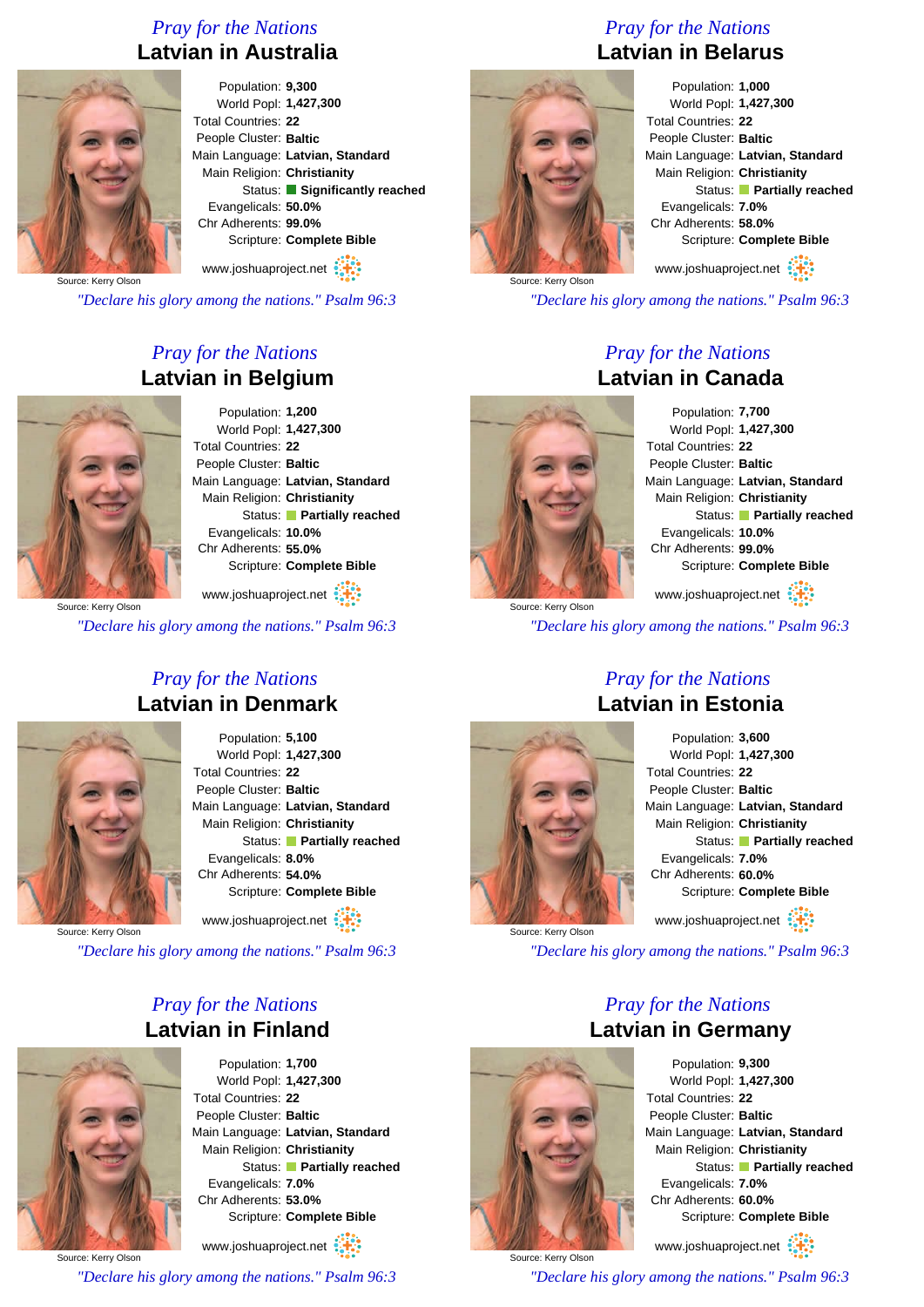# *Pray for the Nations* **Latvian in Iceland**



Population: **700** World Popl: **1,427,300** Total Countries: **22** People Cluster: **Baltic** Main Language: **Latvian, Standard** Main Religion: **Christianity** Status: **Partially reached** Evangelicals: **7.0%** Chr Adherents: **55.0%** Scripture: **Complete Bible**

www.joshuaproject.net

Source: Kerry Olson

*"Declare his glory among the nations." Psalm 96:3*

# *Pray for the Nations* **Latvian in Kazakhstan**



Population: **1,200** World Popl: **1,427,300** Total Countries: **22** People Cluster: **Baltic** Main Language: **Latvian, Standard** Main Religion: **Christianity** Status: **Partially reached** Evangelicals: **7.0%** Chr Adherents: **61.0%** Scripture: **Complete Bible**

www.joshuaproject.net :

*"Declare his glory among the nations." Psalm 96:3*

## *Pray for the Nations* **Latvian in Latvia**

www.joshuaproject.net :

Population: **1,109,000** World Popl: **1,427,300** Total Countries: **22** People Cluster: **Baltic** Main Language: **Latvian, Standard** Main Religion: **Christianity** Status: **Significantly reached** Evangelicals: **10.9%** Chr Adherents: **56.0%** Scripture: **Complete Bible**

Source: Kerry Olson

*"Declare his glory among the nations." Psalm 96:3*

# *Pray for the Nations* **Latvian in Lithuania**



Population: **3,100** World Popl: **1,427,300** Total Countries: **22** People Cluster: **Baltic** Main Language: **Latvian, Standard** Main Religion: **Christianity** Status: **Partially reached** Evangelicals: **7.0%** Chr Adherents: **61.0%** Scripture: **Complete Bible**

Source: Kerry Olson www.joshuaproject.net *"Declare his glory among the nations." Psalm 96:3*

# *Pray for the Nations* **Latvian in Ireland**



Population: **22,000** World Popl: **1,427,300** Total Countries: **22** People Cluster: **Baltic** Main Language: **Latvian, Standard** Main Religion: **Christianity** Status: **Partially reached** Evangelicals: **8.0%** Chr Adherents: **56.0%** Scripture: **Complete Bible** www.joshuaproject.net

Source: Kerry Olson

*"Declare his glory among the nations." Psalm 96:3*

## *Pray for the Nations* **Jew, Latvian in Latvia**

Population: **2,300** World Popl: **2,300** Total Countries: **1** People Cluster: **Jews** Main Language: **Latvian, Standard** Main Religion: **Ethnic Religions** Status: **Unreached** Evangelicals: **0.00%** Chr Adherents: **0.00%** Scripture: **Complete Bible**

www.joshuaproject.net

*"Declare his glory among the nations." Psalm 96:3*

## *Pray for the Nations* **Livonian in Latvia**



Source: Kerry Olson

Population: **200** World Popl: **200** Total Countries: **1** People Cluster: **Finno-Ugric** Main Language: **Latvian, Standard** Main Religion: **Christianity** Status: **Partially reached** Evangelicals: **7.0%** Chr Adherents: **70.0%** Scripture: **Complete Bible** www.joshuaproject.net

*"Declare his glory among the nations." Psalm 96:3*

## *Pray for the Nations* **Latvian in Netherlands**



www.joshuaproject.net

*"Declare his glory among the nations." Psalm 96:3*